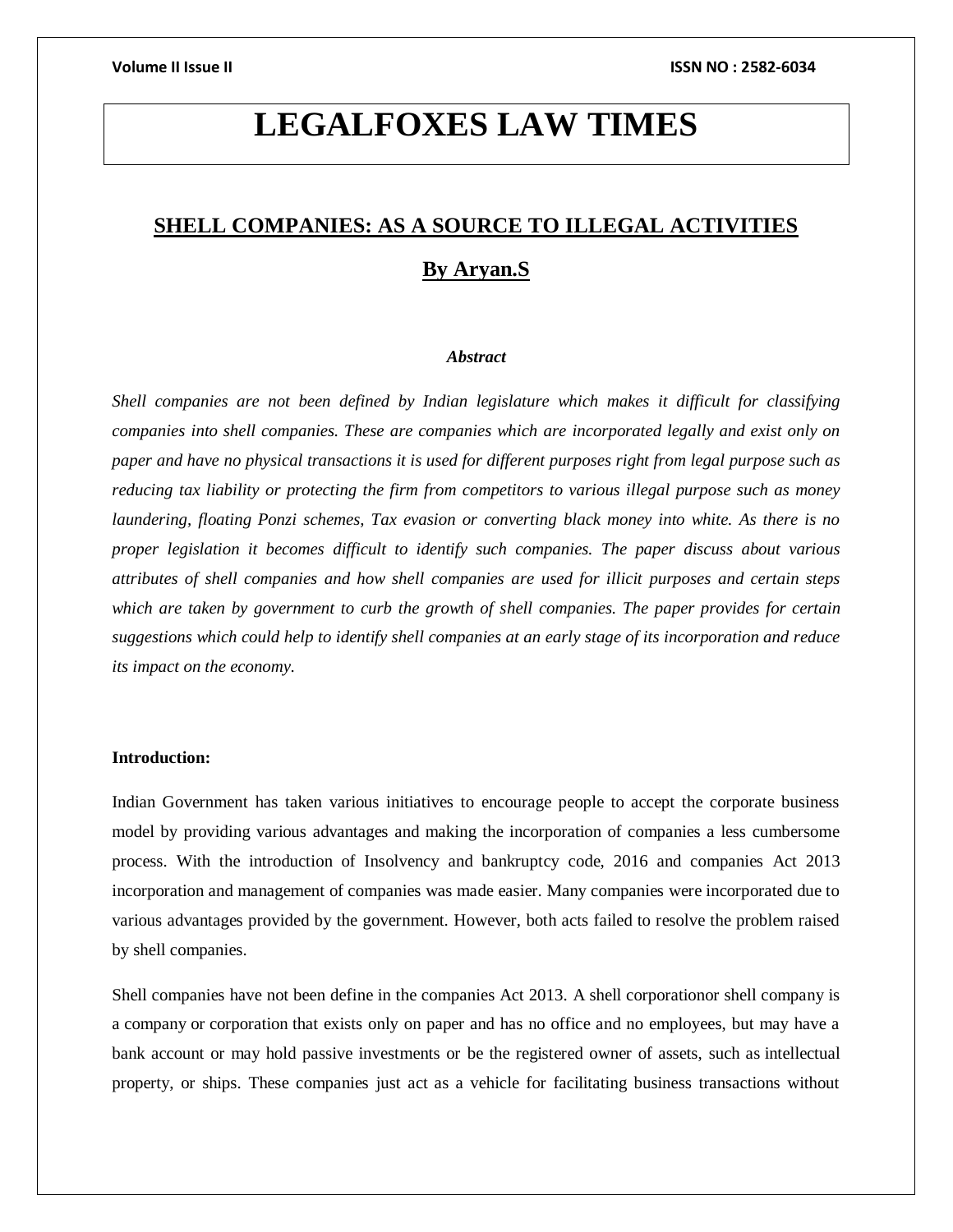themselves having any significant assets or operations. These companies may be created with various intention such as it may be incorporated for tax evasion, money laundering, making money off Ponzi schemes, and for hiding the identity of the Real owner.

Shell companies are not illegal as they are not expressly prohibited by law however the utilisation of shell companies for illegal purposes which is against law and can lead to striking off the name of companies from the register of companies and shall also be punishable offence depending on the nature of the offence.

In the battle against black money, shell companies play a vital role as these companies act as a source for all the illegal activities. It is difficult to track these companies as these companies are registered just like any other normal company and have all the requirement met under the companies act and other regulations. Prime minister of Indian in his recent interview said under his government more than 1.75 lakh shell companies have been deregistered. Despite various challenges imposed by shell companies, there is no particular law or provision which regulates the operation and monitors the operations of shell companies.

Shell companies may not always be created for illegal purposes. There have been various instances where shell companies have been created for legal purpose. The Indian government has been making significant efforts to restrict shell companies from engaging in illegal activities. But, it has faced certain issues, such as lack of a legal definition for 'shell company' under any law, No specific law to deal with shell companies primarily, Existence of a complex corporate structure, which makes it difficult to track transactions from different accounts and differentiate between illegal and legal shell companies. However, There have been some serious steps taken by different government departments to tackle shell companies from being used as a source to money laundering and other illegal activities

# **Attributes of Shell Companies :**

Though there are no specific regulations relating to the identification of shell companies various efforts have been made by different authorities to classify the company as a shell company. There are certain attributes which are common and present in all the shell companies which makes it possible to identify them. Although a shell company may not have all the attributes discussed below it will have some attributes which make it one amongst the shell companies. Even though a company met certain attribute it does not make it per se shell company it is just an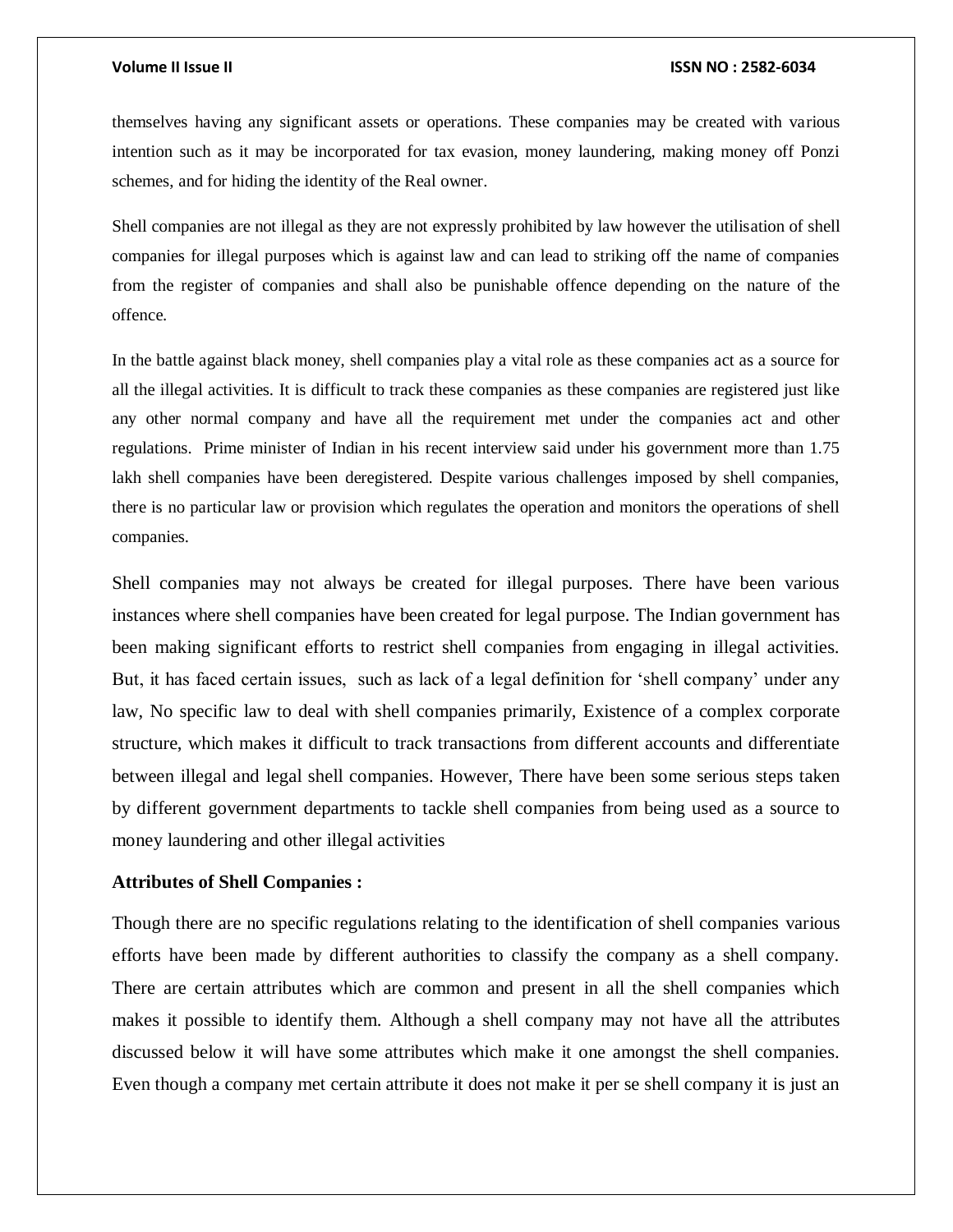alarm for the regulatory authorities to keep a watch on them and if anything illegal happens it might be a trigger to take next step. Some of the distinctive attributes of shell companies are :

*Private limited company status:* All the shell companies unveiled in India had the status of private companies till date no public limited company has been found to be a shell company. There is clear reasoning behind this as private limited company are easy to incorporate and function it requires limited documentation. On the other hand public limited companies are strictly monitored by government authorities and are required to meet various regulations which make it difficult for them to operate as shell companies.

*Directors and officers of the company:* All the directors appointed by shell companies have little or no knowledge about the work and fraud they are committing. They are appointed just for the sake of compliance with the regulations. They make no real decision all the decisions are made at a higher level and they are merely dummy used for signing and giving validity. Another legal device or approach to optimize concealment involves the shell entity's beneficial owner or owners electing to hire a nominee as a company director. A nominee is one who holds bare legal title for another, who is designated to act in place of another in a limited way, or who receives and distributes funds for the benefit of others<sup>1</sup>. Lack of knowledge about the law and fear of losing there jobs are the strong reasons due to which the are forced to accept the role of directors in shell companies. However there might be another reason due to which people accept the role of dummy director which is Monetary benefits. Some people just for small monetary benefits without knowing the consequences of their Act end up being part of this illegal structure.

*Flow of funds in and out of the company:* One of the common attributes of shell company is it involves too many transaction to make the tracking of the money cumbersome process. Many shell companies are used for money laundering and hence enormous amount of fake transactions are undertaken to make it impossible for the authorities to trace them and the process of money laundering could be completed with swift.

### **Shell companies and illegal activities:**

 $\overline{\phantom{a}}$ 

<sup>&</sup>lt;sup>1</sup>Carl Pacini, The role of shell entities in fraud and other financial crimes, Emerald Insight www.emeraldinsight.com/0268-6902.htm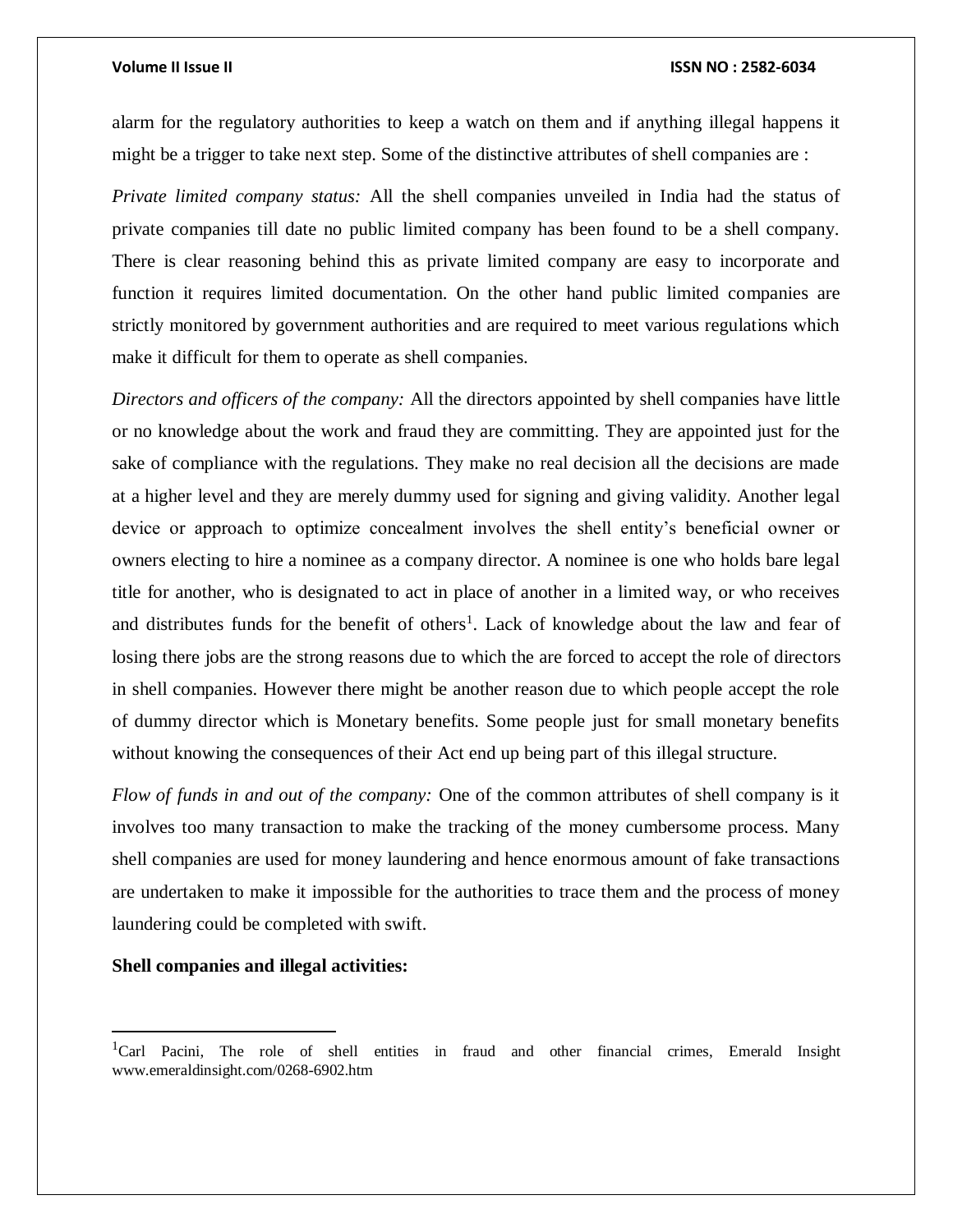Shell companies can act as a host to various illegal activities with the motive to defraud the government and unscrupulously get away with illicit income. Shell companies act as a channel through which all the illegal activities are conducted they are incorporated sometimes in a country which are known as tax heavens where it is offers individuals and businesses little or no tax liabilities in a politically and economically static environment. Transactions are made so complex that it becomes impossible to trace and find out the source of the transactions many times these shell companies act in a layered format were there are more than one layers through which transactions take place. Although these types of companies are opened in different jurisdiction the controlling authority or the decision making authority are located at a place of its primary business. The various illegal activities conducted through a shell company are:

# *Tax Evasions:*

Shell companies are used by both well know public companies and private individuals equally for the purpose of tax avoidance and tax evasion of their primary business. Big business house use shell companies majorly to avoid tax so that their tax liability may be reduced. However tax avoidance is not considered as crime it is just seen as loophole is the current tax system of which individual or company has taken advantage of. However Tax evasion is considered as more serious issue and it is a punishable offense in India and around the world. Some of the well know tax heavens around the world are Switzerland and panama were corporations create shell companies in these jurisdiction and park their assets in these companies and escape from paying tax on such assets.

### *Money laundering:*

 $\overline{\phantom{a}}$ 

Money laundering is illegal process of making large amounts of money generated by criminal activities appear to have come from a legitimate source. Combating money laundering is a massive and evolving challenge which requires a clear and thorough understanding of the various trends and techniques being used by criminals to launder their illicit funds<sup>2</sup>. Money laundering is a serious financial offence and is considered as a white collar crime. Shell companies are used for laundering money in and out of the country by involving in multiple

<sup>2</sup>Emery Kobor, "Money Laundering Trends", Hein online, Pg. 14-20.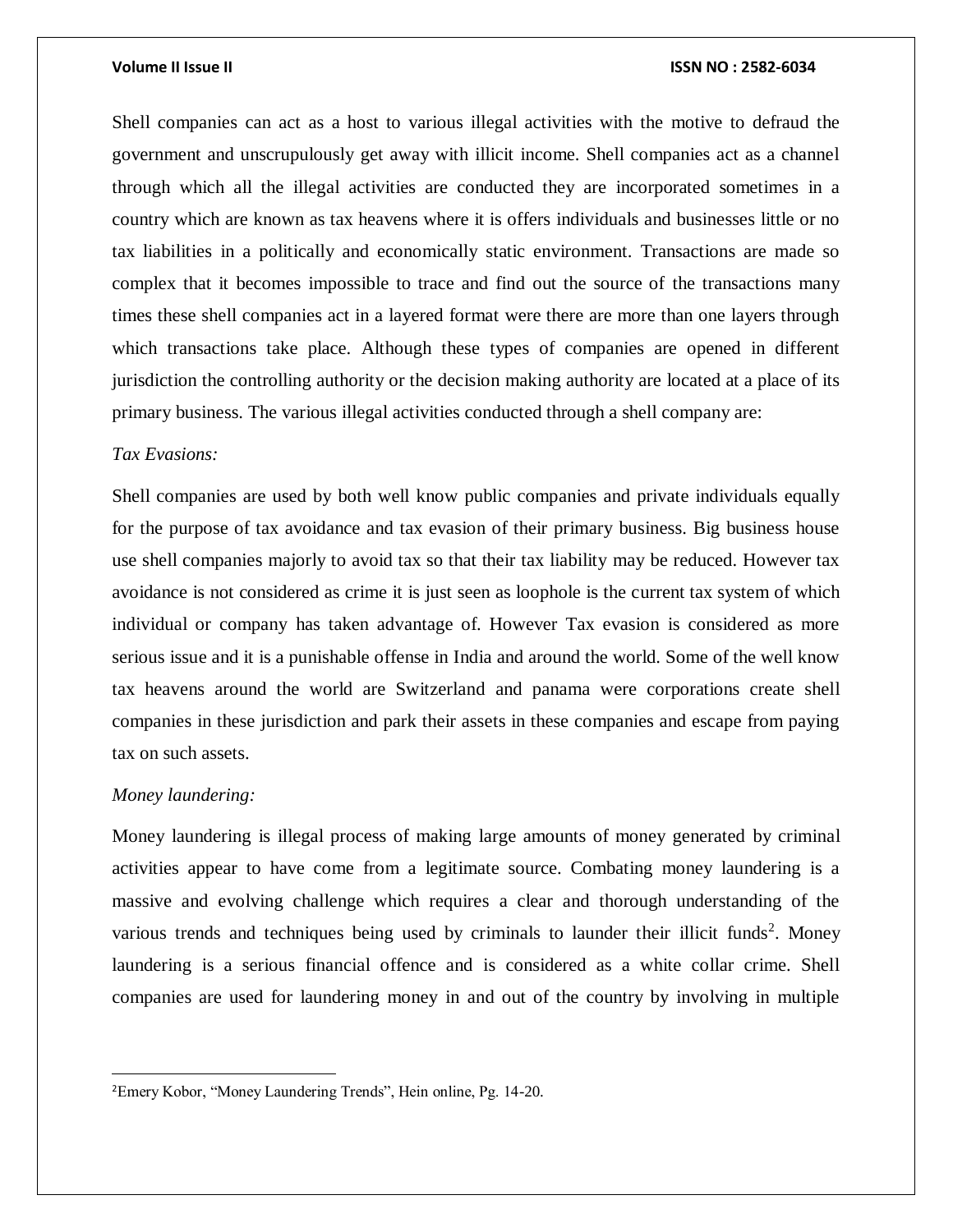transaction with the shell companies. Multiple shell companies are established within a complex network of relationship to carryout the scheme.

# *Making money of Ponzi scheme:*

People and corporations use shell companies to float different Ponzi scheme. By making use of shell companies the real owner of the scheme or the person behind the scheme is difficult to trace. As the shell corporation is considered as separate legal entity of its own. The culprit tries to hide behind the corporate structure and it becomes difficult to unveil the corporate structure and find out the person behind the fraudulent scheme. In past different chit fund scam and Ponzi scheme were floated through the shell companies.

# *Hiding identity of Real owner:*

Many benami transaction are undertaken in the name of shell companies to hide the identity of real owner of the property. Despite of enactment of the Benami Transaction Amendment Act 2016 it failed to curb the holding of assets on fake names. Still holding of assets on fake names in major concern in India and majority of the benami transaction are done with the help of shell companies were the assets are purchased and transferred to shell companies to hide the real identity of the owner.

## **Initiative taken by Government:**

Incorporate of shell companies is not illegal in India however utilisation of shell companies for illegal purpose is considered as offence in India. Various initiatives are taken by government of India to curb the use of shell companies for illicit purposes. However in the present scenario it won't be wrong to say Indian government have failed in preventing shell companies to be used for illegal purposes. Regular investigation is carried out by the Income tax department to encounter shell companies which are engaged in illegal activities and to initiate criminal proceedings against such companies. Ministry of corporate affairs targeted shell companies who didn't file the required financial statement and deregistered around 1.75 lakhs companies in the recent years. Due to demonetisation government was able to identify a large amount of shell companies which were involved in illicit course of business. In 2017 a joint financial task force was setup to look into the effects, achievements and suggestion of task force in detail. A database of shell companies was created by serious fraud investigation office and shared with regulators.